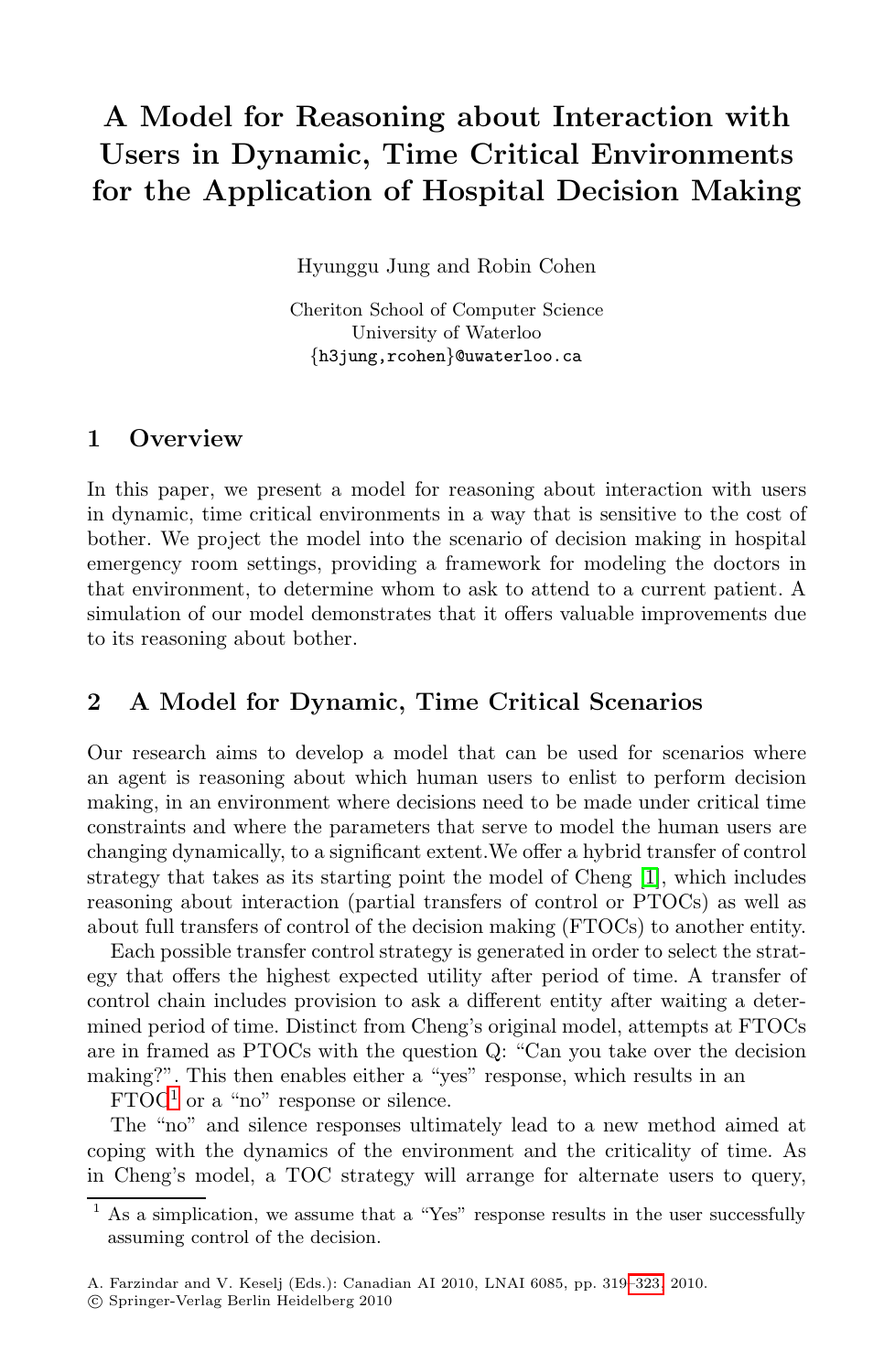#### 320 H. Jung and R. Cohen



**Fig. 1.** Visual representation of strategy with the FTOCs and PTOCs; each world occupies one square

once the current respondent has not volunteered to assist. We first make the simplification that the strategies do not ask different entities within the same chain. This is because we are limiting ourself to only one question, that of asking the expert to help. Then, at the end of this chain of attempts, we inject a final decision of strategy regeneration. Strategy regeneration will then allow for an updating of parameter values. This new generation of possible strategies allows us to reason at this point in time regarding the users who are available to help and their expected quality of decision, cost of bother, etc. with information that is no longer stale; this is of particular value in circumstances where choices that are less than optimal can be undesirable, to a dramatic extent.

A diagram outlining the FTOCs and the PTOCs that we envisage is presented in Figure 1 where an arrow with a solid line means the stream of time, but a dotted line means there is no break by the end of the arrow. In addition, we introduce a concept of *world* to facilitate the computation of the utility of any given strategy.

One *world* consists of one PTOC, one FTOC, and one SG (strategy regeneration) node and includes all the parameters currently used to calculate benefits and costs to reason about interaction with entities. Therefore, when the current *world* is moved to the next step, our system asks a new entity. The number of worlds is equivalent to the number of entities that will be asked.

There are n FTOC nodes, n PTOC nodes, n SG nodes, and one virtual node in the overall framework with  $n$  worlds. We obtain the overall  $EU$  of strategy  $s$ by summing up  $n$  EU values for FTOC nodes,  $n$  EU values for SG nodes and one EU value for the virtual node as follows:

$$
EU(s) = EU_n(dfl) + \sum_{j=1}^{n} (EU_j(fn_l) + EU_j(sg))
$$
 (1)

where  $d\mathfrak{f}l^2$  reflects a virtual node, n denotes the number of worlds,  $EU(fn)$ reflects the utility of ending in a FTOC, and  $EU(sq)$  reflects the utility of ending in SG node.

<sup>2</sup> The leaf node for the silence response is set to *sg*.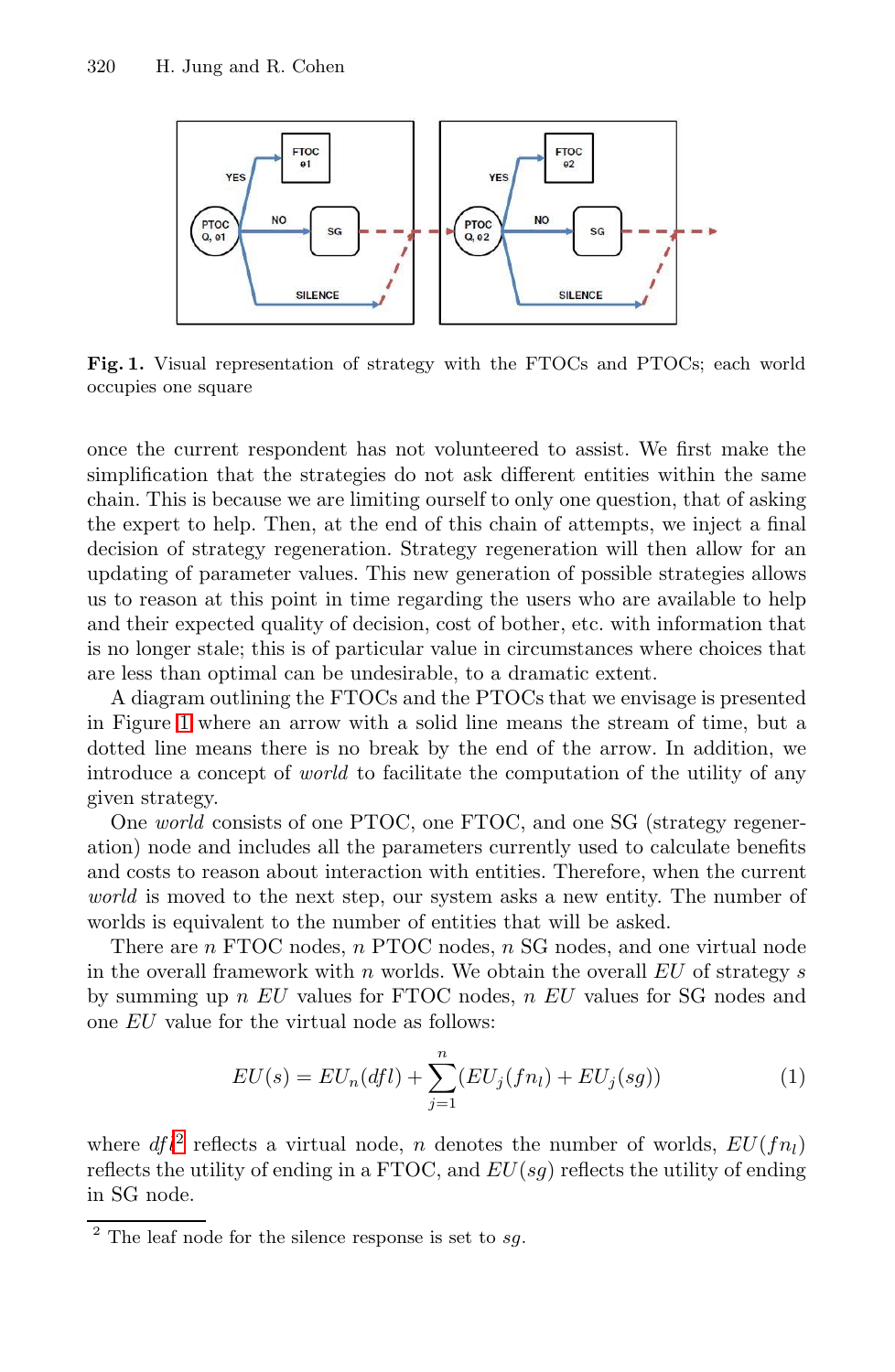### **3 Selection of Experts for Medical Decision Making**

We are also interested in determining an appropriate reasoning strategy to find the right person, at the right time, to assist with the care of patients who are arriving at a hospital emergency room. Typically in these settings, patients who appear to require further assistance than can be immediately provided (what we could call "a decision") require soliciting aid form a particular specialist.

In order for the human first clinical assistants (FCAs) to make the best decisions about which specialists to bring in to assist the patients that are arriving, the proposal is to have our multiagent reasoning system running in the background, operating with current parameter values to suggest to the medical professionals who exactly they should contact to assist the current patient. These experts are then the entities  $\{e_1, e_2, \ldots, e_n\}$  that are considered in our reasoning about interaction, with the FCA contacting the experts according to the optimal strategy our model generates (who first, waiting for how long, before contacting who next, etc.)

We propose the addition of one new parameter as part of the user modeling for the bother cost, a Lack of  $ExpertiseFactor$ . This parameter is used to help to record the general level of expertise of each doctor (i.e. medical specialist), with respect to the kind of medical problem that the patient is exhibiting.

We also adjust the calculations proposed by Cheng for estimating bother cost, in order to reduce the number of parameter values that need to be acquired or solicited (for our time-critical scenarios).

We assume that a user's willingness is simply determined by their attentional state factor and their expertise level. We also assume that a user's probability of response is determined by their willingness. Some factors which affect bother cost in hospital settings are thus as follows.

- **–** *User Unwillingness Factor=Attention State Factor+Lack of Expertise Factor*
- **–** Init = User Unwillingness F actor *×* Attention State F actor*× TOC Base Bother Cost*
- $-PSSF(BotherSo Far) = \sum_{toc \in PastTOC} TOC\_Base\_Bother\_Cost(toc) \times \beta^{t(toc)}$
- **–** BotherCost *(BC)* = Init+BC Inc F n(BSF, User Unwillingness F actor)

We introduce another new parameter, *task criticality (TC)*, to affect the reasoning about interaction. *TC* is used to enable the expected quality of a decision to be weighted more heavily in the overall calculation of expected utility, when the case at hand is very critical. This parameter may also be adjusted, dynamically. When a patient has high task criticality, strong expertise is required because the patient's problem may become much more serious if not treated intensively.

With bother to an expert being modeled in detail, this leads to strategies that are less likely to ask an entity who will simply fail to respond. Our detailed bother modeling for time critical environments is an advance on other bother models such as [2], which focuses on modeling annoyance.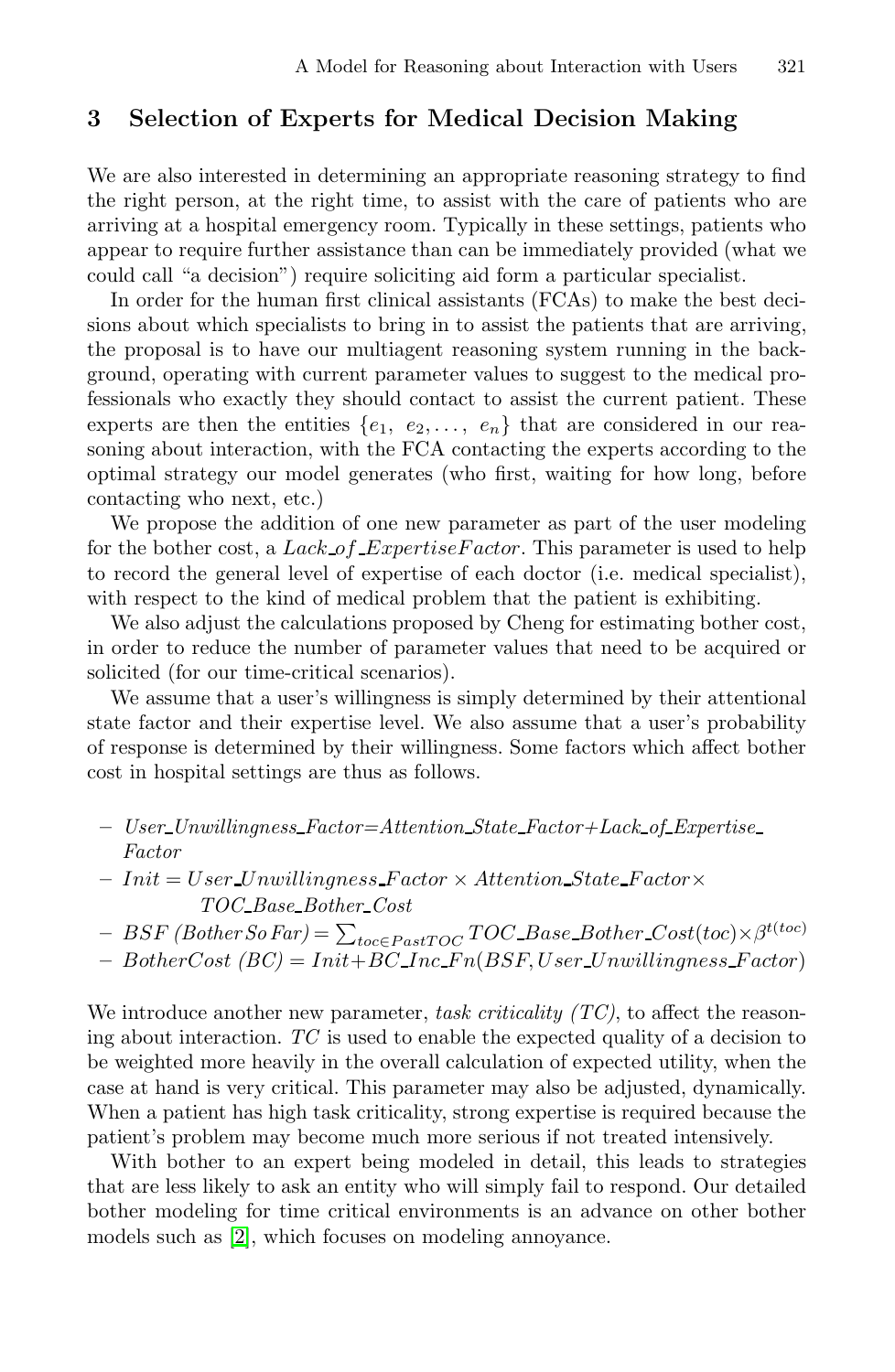322 H. Jung and R. Cohen

## **4 Validation**

Our validation measures performance of our model reflecting dynamic and time critical aspects by comparing with that of a model missing the calculation of bother cost. In the setting of our validation simulating hospital emergency scenarios, there are four entities on the entity list and five patients on the waiting list. Every patient has a task criticality for the specific medical problem and the task criticality of each patient is changed dynamically as time passes. Our simulation first selects the patient whose task criticality is highest among those of patients.

We then obtain a strategy chain by calculating formulae reflecting our model with information of each patient. After choosing a entity in the chain, we ask him/her to treat the current patient and update the task criticality of patients who have been treated by entities, as well as those remaining on the waiting list. When there is no more patients on the waiting list, [we](#page-3-1) finally count the number of dead patients<sup>3</sup>. By comparing the number of dead patients simulated by our model with bother cost and without bother cost, we can validate whether our model reflects dynamic and time critical domains effectively. Our current results demonstrate valuable improvements with our model.

#### **5 Discussion**

Our work contrasts with those of user modeling researchers such as [2], who focus on modeling a user's plans in order to determine whether to interact, whereas we focus on deriving the best expected utility from the interaction. The user modeling approach to o[ur](#page-4-1) research coincides well with those of others such as [3], who advocates that values of variables in user models be determined as a combination of modeling the specific user, the class to which that user belongs and the traits that are typical of all users. For future work, it would be valuable to explore a counterpart to Fleming's stereotypical classes, in order to gain greater insights into how to set the values of the user modeling parameters. For future work, we should also lift the various default parameters suggested in Section 3 and explore methods for learning about our users, over time. One possible starting point for this work is the research of [4], which advocates the use of active learning, to involve the user in the process of progressively determining appropriate parameter values for interruptions.

#### <span id="page-3-1"></span><span id="page-3-0"></span>**References**

- 1. Cheng, M., Cohen, R.: A hybrid transfer of control model for adjustable autonomy multiagent systems. In: Proceedings of AAMAS 2005 (2005)
- 2. Raskutti, B., Zukerman, I.: Generating queries and replies during information seeking interactions. Int. J. of Human Computer Studies 47(6), 689–734 (1997)

<sup>3</sup> This is a rather drastic statistic. We are exploring other measures of system performance.